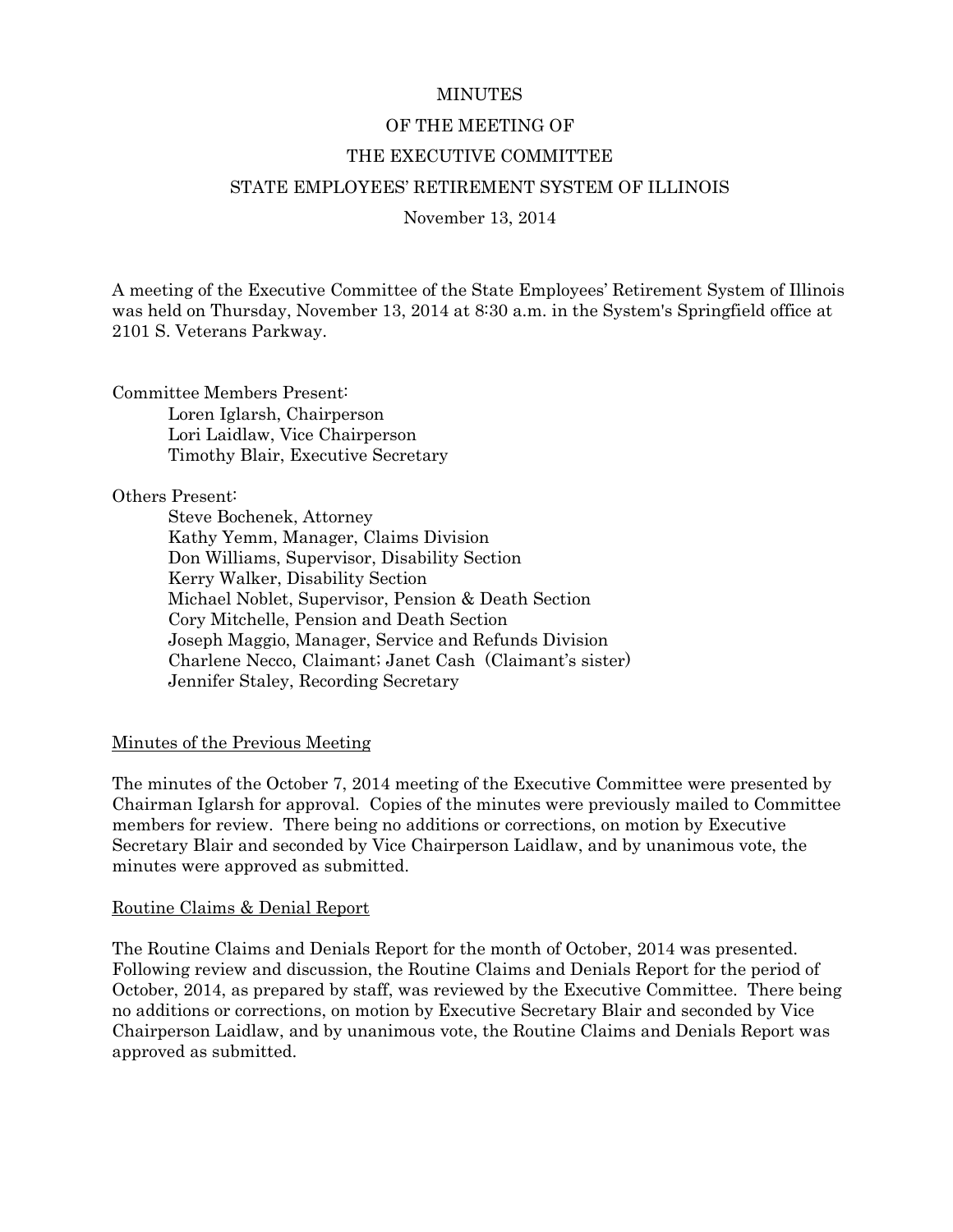# Old Business

# Shawn Holmes – Military Service – Attorney Recommendation

Shawn P. Holmes is requesting that he be allowed to purchase 16 months of military service credit, even though he terminated employment on November 11, 2013. Mr. Holmes was advised on several occasions that he must establish military service credit while he was an employee of the state.

Mr. Holmes was present at the October 7, 2014 meeting and stated he was never verbally told he needed to purchase the military service credit before leaving state service, or he would have done so. Documentation in the file indicated he was advised of this on more than one occasion. The case was referred to SERS'attorney, Steve Bochenek, for a recommendation.

At the November 13, 2014 meeting Attorney Bochenek presented a recommendation, No. 2014-06, which provides that the Petitioner is not entitled to purchase permissive service credit for active military service since Petitioner was not an employee.

A motion was made by Executive Secretary Blair to adopt the recommendation, seconded by Chairman Iglarsh. All were in favor.

## John Hartnett – Level Income – RTW - Deferred

John Hartnett originally retired May 1, 2003 electing the level income option and subsequently returned to work September 4, 2012. Upon his return, SERS refunded his ERI contributions and adjusted his service credit. Mr. Hartnett is currently working and is contemplating retiring again.

The Pension Section is seeking advice as to whether his "second" retirement would be calculated using the level income option since his "first" retirement was based on Mr. Hartnett selecting a level income option. Attorney Bochenek previously advised the Committee that the Pension Code was silent on this question, but that there were difficulties in continuing with the initial election.

At the May Executive Committee meeting, Steve Bochenek, SERS' attorney, recommended working up figures on different scenarios to propose to Mr. Hartnett. Tim Blair will send these scenarios to Attorney Bochenek for review and consideration of whether any new policies should be adopted by the Executive Committee regarding this issue.

The Committee deferred the case until further information is received.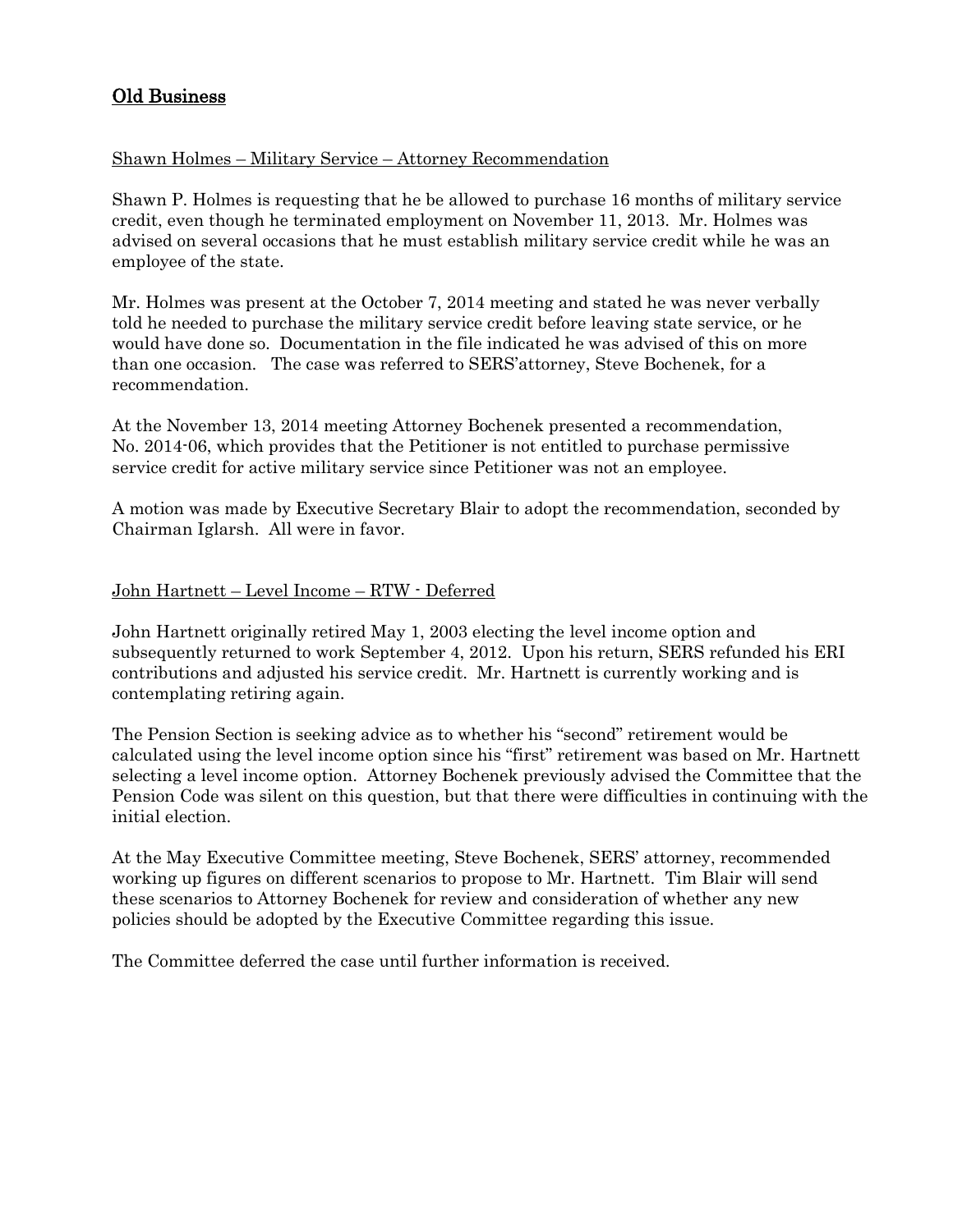## Benita Walker – Disability Benefits Suspended

Benita Walker works as an Account Clerk II for the Illinois Department of Corrections at Stateville Correctional Center. She last worked on January 6, 2014 and began her medical leave of absence on January 7, 2014.

Her file went for medical review on April 22, 2014. At that time, it was determined that although this member did have a medical impairment, it was established that the severity and limitations did not preclude the performance of sedentary work as was described. It was therefore determined that the medical evidence in file did not substantiate the presence of a disabling impairment.

Her nonoccupational disability claim went before the Executive Committee April 10, 2014 and was denied. Ms. Walker disagrees with the temporary denial of her benefits and is requesting a written appeal.

At the August 14, 2014 Executive Committee meeting, Chairman Iglarsh stated that the system needed neurological notes regarding Ms. Walker before making a decision. The matter was deferred.

Benita Walker was seen by her primary care provider on August 11, 2014. The office progress notes are not relevant to the allegations made for disability. There is nothing in this information that warrants changing the opinions already expressed by SERS' medical consultant. The case was deferred for the receipt of neurological and/or ENT findings.

At the November 13, 2014 Executive Committee meeting staff reported that no additional neurological or ENT medical reports had been received.

After reviewing the facts of the case, Executive Secretary Blair made a motion to deny Benita Walker's request for disability benefits, seconded by Chairman Iglarsh. All were in favor.

## New Business

## Emmanual Ford – Occupational Disability 12 Month Waiver

Emmanuel Ford works as an Engineering Tech III for the Department of Transportation. His last day worked was July 20, 2012 and he began a service connected leave of absence on August 4, 2012. He returned to work April 17, 2013. He was paid TTD.

Mr. Ford is appealing the one year filing limitation.

After the committee reviewed the case, a motion was made by Vice Chairperson Laidlaw to approve the 12 month waiver, seconded by Chairman Iglarsh. All were in favor.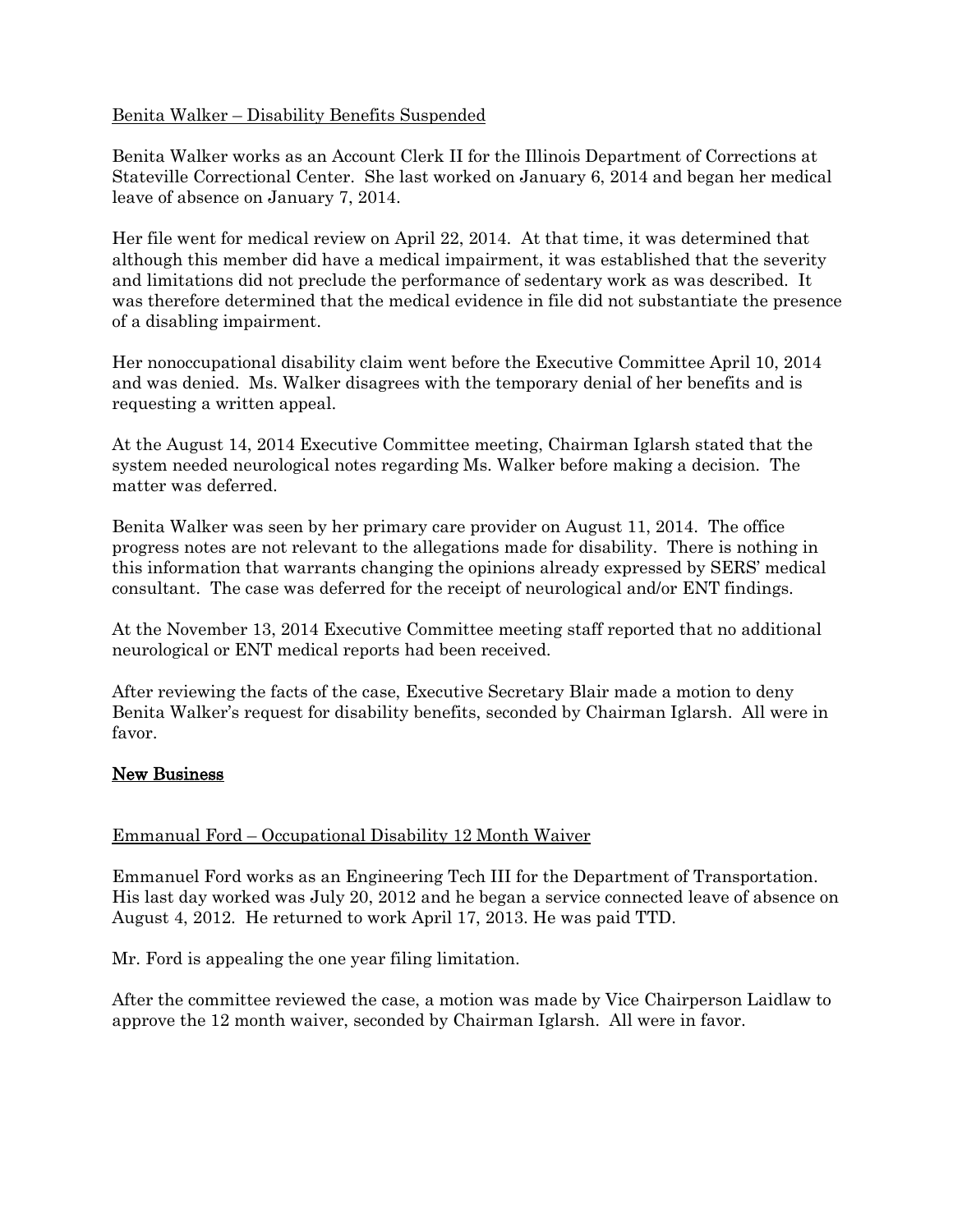# Roy Devon – Occupational Disability 12 Month Waiver

Roy Devon works as a Highway Maintainer for IDOT. He last worked on June 10, 2009. He began a medical leave of absence on June 10, 2009.

He has requested a written appeal to the Executive Committee so that the 12 month filing limitation can be waived. He was paid TTD for this time period.

After the committee reviewed the case, a motion was made by Chairman Iglarsh to approve the 12 month waiver, seconded byVice Chairperson Laidlaw All were in favor.

## Brad Smrcina – Pension – Reinstatement of Write Off

Brad Smrcina's account was written off on June 13, 2005. He had 123 months of service and \$9,447.36 in contributions at the time of the write off. We were recently contacted by Mr. Smrcina requesting the forms necessary to apply for this pension. Before the packet can be mailed out, the Executive Committee would need to approve reinstating his account.

After reviewing the facts of the case and some discussion, Vice Chairperson Laidlaw moved to approve reinstating Mr. Smrcina's account, seconded by Chairperson Iglarsh. All were in favor.

# Dean Lessman – Pension – Wants to Retire Retroactively (Effective August 1, 2014)

Dean Lessman received a workers' compensation settlement. The settlement was used by Tristar to pay the weekly benefits of TTD from August 1, 2014 until October 23, 2014 and the remaining amount was paid in a lump sum.

Mr. Lessman was not aware that Tristar was paying his benefits this way. He would have rather been paid his whole workers' compensation settlement and began his pension effective August 1, 2014.

Mr. Lessman is asking to receive a retroactive pension annuity effective August 1, 2014 and to repay the disability benefits he had received for the months of August 1, 2014 through September 30, 2014.

Based upon the facts of the case and information submitted, a motion was made by Vice Chairperson Laidlaw to allow Mr. Lessman to waive the disability and retire effective August 1, 2014. The motion was seconded by Chairman Iglarsh; all were in favor.

## Charlene Necco – Reduction in Payment Plan for Overpayment – Personal Appeal

Charlene Necco is currently receiving nonoccupational disability benefits from SERS.

With the assistance of Midwest Disability, Ms. Necco was approved for retroactive Social Security Disability benefits. This created an overpayment with SERS totaling \$26,690.00 for the period of August 1, 2012 through May 31, 2014.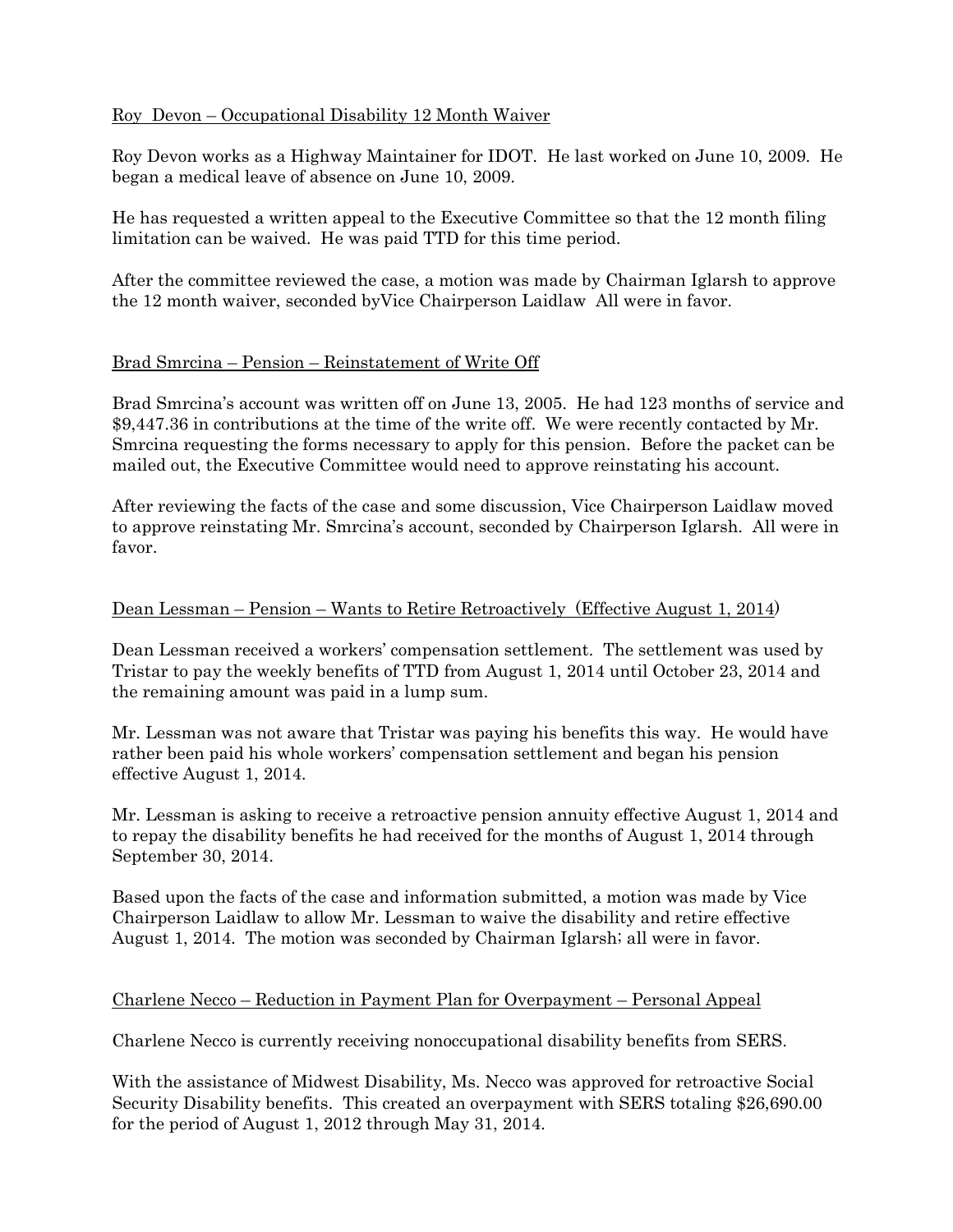Following the initial billing letter of \$26,690.00 dated June 19, 2014, Ms. Necco contacted SERS stating she did not have the funds to repay. She was advised a repayment agreement could be arranged for a period of up to five years with a monthly repayment amount of \$445.00.

On August 22, 2014 Attorney Terry Foster contacted SERS by letter indicating Ms. Necco needed to appeal the monthly repayment amount as she could not meet other financial obligations with a monthly repayment plan of \$445.00.

SERS received a letter dated September 16, 2014 from Attorney Foster requesting an extension for the appeal due to an unexpected hospitalization of Ms. Necco and stated the preferred monthly repayment amount of \$250.00.

Attorney Terry J. Foster requested a personal hearing with the Executive Committee in a letter dated October 8, 2014 regarding a reduced payment arrangement.

On October 14, 2014 SERS received correspondence from Attorney Foster along with extensive supporting documentation of Ms. Necco's expenses, including bank statements, drug store receipts, utility bills, etc.

Full recovery of the requested monthly repayment amount of \$250 would take a total of 107 months, or 8 years and 11 months. Since the maximum time allowed for repayment is normally 60 months or five years, the Claims Division is requesting guidance on whether to accept the \$250 monthly payment.

Charlene Necco was present at the November hearing, along with her sister, Janet Cash. Ms. Necco signed a Waiver of Procedures waiving the formal hearing process. Ms. Necco presented her request and offered that she did not feel she could pay the higher repayment rate even with retiring and receiving a higher benefit effective November 1, 2014. Ms. Necco acknowledged that she had received her pension packet in the mail and had completed the application; however, she could not locate the pension application. She is willing and agreed to complete the application today, November 13, 2014, in order to apply for retirement benefits retroactive to November 1, 2014.

After reviewing the facts of this case and some discussion, Chairman Iglarsh made a motion to begin deducting \$400 per month from Ms. Necco's retirement annuity, resulting in the remaining balance being higher than if she remained on disability benefits. This motion was seconded by Vice Chairperson Laidlaw. All were in favor.

After further discussion, the Committee recommended referring Ms. Necco's appeal to SERS' attorney.